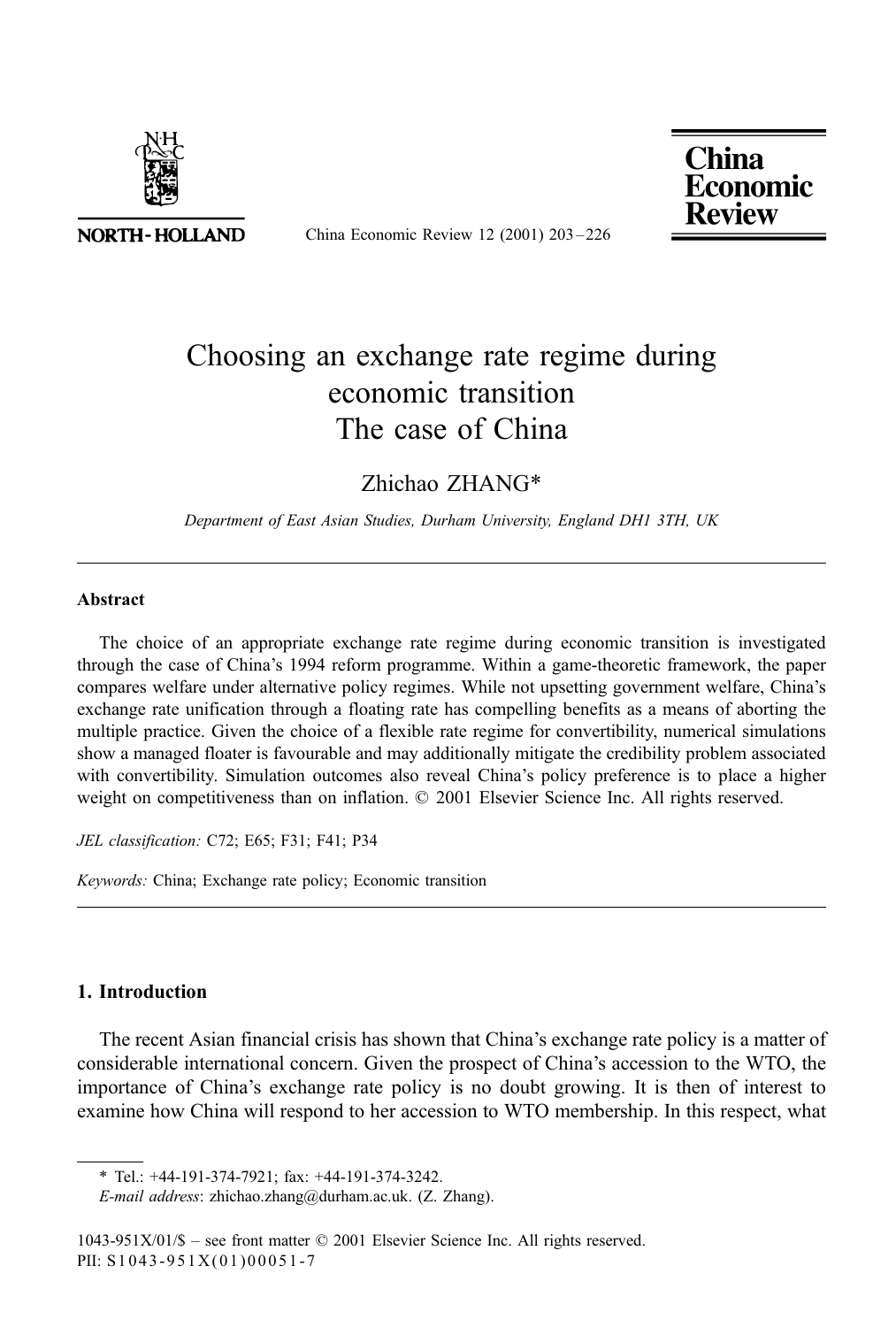exchange rate regime China will choose is vital. In this paper, we examine the recent experience of China's reform of her exchange rate regime and, based on this, we analyse what determines China's choice of alternative exchange rate regimes.

In the literature, choosing an appropriate exchange rate regime has engendered considerable research interest. There are some general guidelines suggested in the literature. For an individual country, the choice depends on the properties of alternative exchange rate arrangements as well as on the country characteristics and the nature of shocks affecting the economy (Ghatak, 1995). Countries will typically choose to float their exchange rates if they have a large gross domestic product (GDP), a low degree of openness, a high inflation differential with other countries, a high degree of integration in international capital markets, and substantial diversification in traded goods (Heller, 1977; Holden, Holden, & Suss, 1979). Besides country characteristics, the nature of the stochastic shocks may also affect a country's choice of exchange rate regime. Boyer (1978) shows that, in models with only traded goods and money, it will always be optimal to follow a managed float if the economy is subject to both goods and money market shocks.

Williamson (1991) suggests that, when a country does not satisfy the following conditions for having a fixed rate system, a managed rate should be adopted. These conditions are: (a) the economy is small and open; (b) the bulk of its trade is undertaken with the country to whose currency it pegs; (c) the country wishes to pursue a macroeconomic policy that will result in an inflation rate consistent with that in the country to whose currency it pegs; (d) the real shocks to the economy should be synchronised with those in the country to whose currency it pegs; (e) the country is prepared to adopt institutional arrangements that will assure continued credibility of the fixed rate commitment. If a country does not satisfy all the above four conditions, a fixed exchange cannot provide a sensible policy regime.

Economic transition in China and other countries has brought new complications. In these countries, their exchange rate regimes had typically undergone a very complex evolution before the economic transition was launched. Then, in the reforming years, the exchange rate arrangements naturally become the object of reform and thereby the choice of an exchange rate arrangement often means the reform of the policy regime in the first place. On the other hand, their choice of an appropriate exchange rate regime is being made, while their economies are undergoing enormous structural change (Sachs, 1996). The reform of the exchange rate regime is usually a part of a wider reform programme, which may contain other tasks such as the merging of multiple exchange rates and moving to convertibility.

China's 1994 reform programme is a case in point. At the end of 1993, the Chinese Central Bank announced measures for advancing foreign exchange reform. With effect from the 1st of January 1994, they included unification of multiple exchange rates; adoption of a managed uniform floating exchange rate regime based on market supply and demand; abolition of the foreign exchange retention system and the introduction of a foreign exchange surrendering system; abolishing the compulsory foreign exchange plan, permitting end-users to buy foreign exchange from designated banks on presentation of valid import documentation; termination of the issuing of foreign exchange certificates